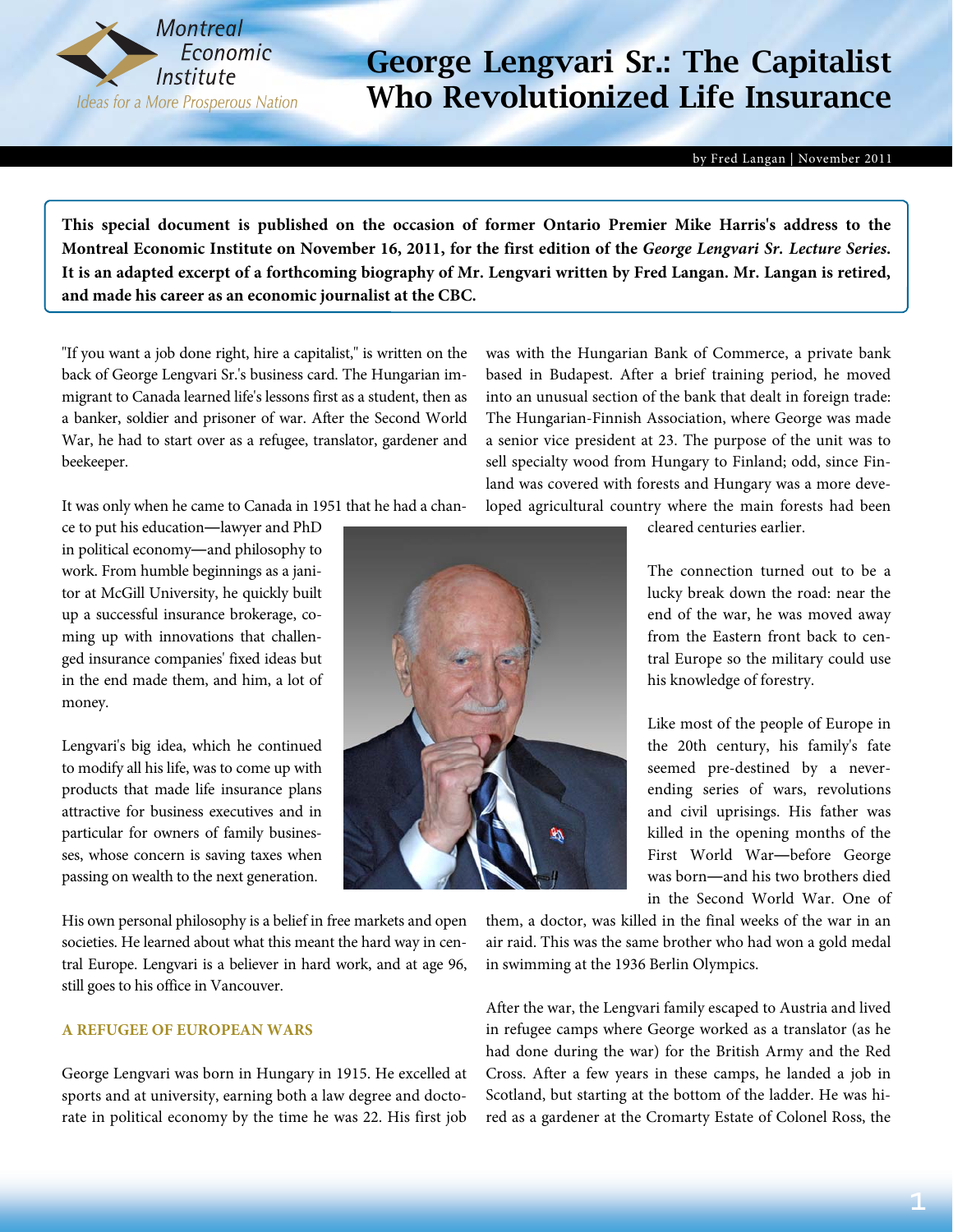

Laird of Ross and Cromarty.

Perhaps no period of George Lengvari's life shows his determination to beat the odds more than his time in Scotland. A refugee from his own country, which had been ruined by war and occupied by a foreign power, he volunteered to take charge of the beekeeping operation at this remote Highland estate. This urbane man quickly became a master beekeeper and is still extremely proud of his certificate from the Scottish Beekeepers Association. His great innovation was finding a way to produce more honey by keeping two queens in one hive.

After his stay in Scotland, he moved to Reading, near Heathrow Airport in London. There he became friendly with his employer, who said that a man of his education should leave classbound Britain and try his luck in the New World.

#### **A CAREER IN LIFE INSURANCE**

George Lengvari and his family flew to Canada on a Trans-Canada Air Lines North Star in August of 1951. An educated man, he went to McGill University looking for work. "They handed

me a mop and pail," said George, who worked as a janitor. In the evenings, he sold vacuum cleaners door to door. After a while, he decided to buy a life insurance policy to protect his young family.

The company was Excelsior Life. The manager seldom had clients walk in off the street. "If you like life insurance so much, maybe you'd like to sell it," he said to George. And so began a 60-year career in life insurance.

At first, George sold to other immigrants, but he soon realized he had to expand and he began knocking at the doors of businesses. One anecdote from his early career shows the roots of his success. He needed a car, so he went to the Royal Bank at the corner of Stanley and Ste. Catherine. Banks didn't make

car loans at the time, but the manager was impressed with the Hungarian immigrant and took a chance on him. That manager was Rowland Frazee, who went on to become the CEO of the Royal Bank.

Lengvari soon became Excelsior Life's top salesman in Canada. Even in the 1950s, he was a member of the Million Dollar Round Table, roughly the top three per cent of life insurance salesmen. In 1963, he and his friend Robert Faust began their partnership. They were among the first tenants of Place Ville Marie.

Lengvari soon became Excelsior Life's top salesman in Canada. Even in the 1950s, he was a member of the Million Dollar Round Table, roughly the top three per cent of life insurance salesmen.

They came up with many innovative products. Most worked, some did not. One product was tailored to the top executives of the Royal Bank. The proposal arrived on the desk of Dominic D'Alessandro, who was Vice President and Comptroller of the Royal in the early 1980s.

D'Alessandro liked the looks of Lengvari's plan, but decided it was too good. He thought it might put the bank in an unfavourable light if its top executives were seen to be making taxfree money at a time when the rest of

the country was digging itself out of the worst recession since the Second World War.

One of Lengvari's innovations that did succeed was a new type of high-end insurance aimed at successful business owners and executives. It was called "Single Premium." Lengvari and Faust combined the skills they had learned at the start of their careers―the thick skins acquired doing those first cold calls―with the elaborate financial planning that their research and hard work had brought them. It was raising the art of the cold call to a new level.

Not that all the calls were cold; by this stage, George and Bob had some serious connections in the business and professional world. People like chartered accountants and lawyers had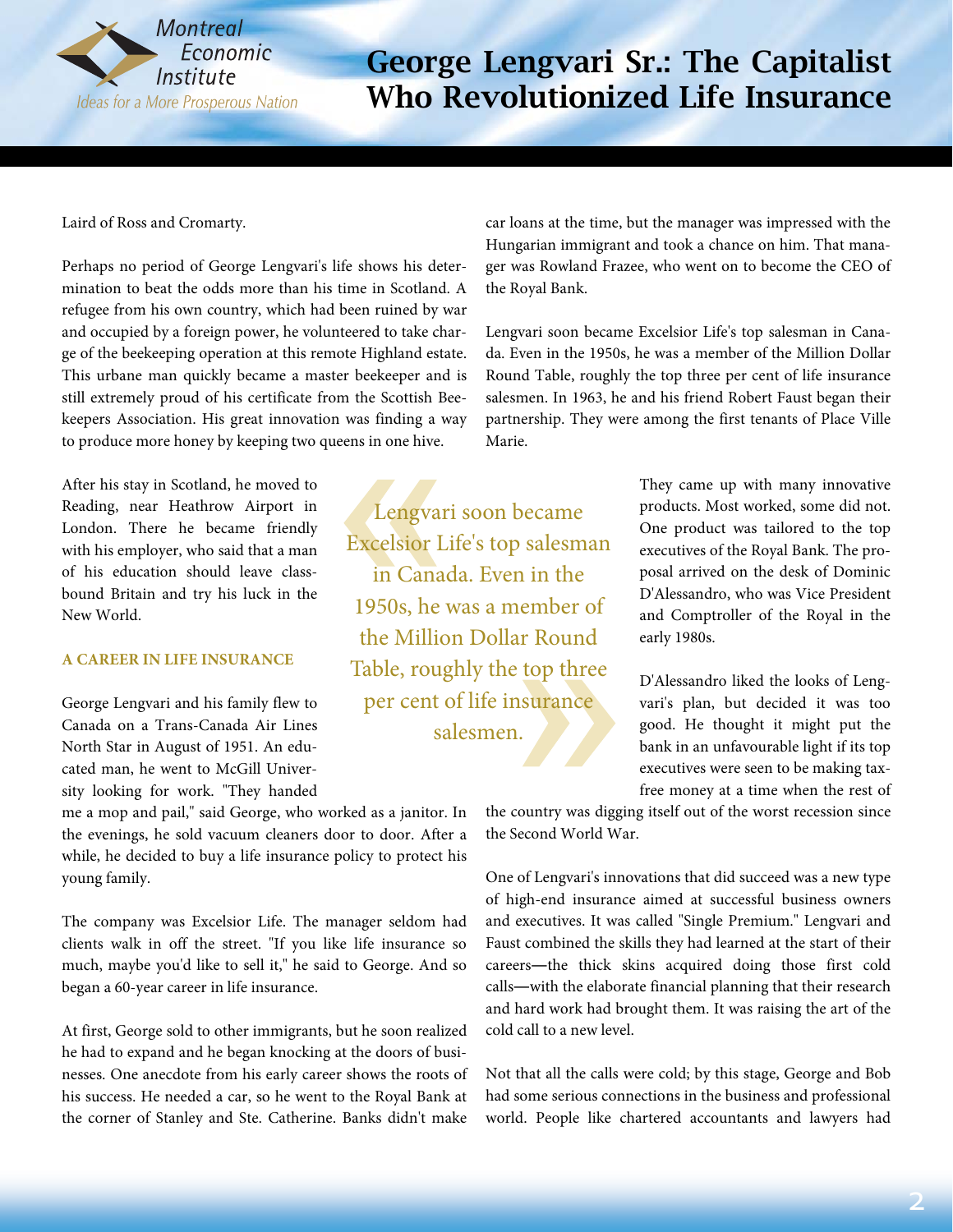

connections, and Lengvari and Faust used them to prospect for clients. George Lengvari also attended every tax conference he could, and worked late into the night coming up with new ways to use life insurance as a key to estate planning.

For many years, he said, financial planners and accountants advised their clients against buying life insurance. When it came to estate planning, they would come up with all kinds of tax plans, and then boast that they had done it without the client ever having to pay a premium.

What George Lengvari did was break down that barrier. Not only did he create life insurance policies that were tax efficient for estate planning; he and Faust found a way to get an audience with the clients who needed the products. Eventually, the financial planners and accountants who were advising these same people came to realize that certain insurance products could be custom-made for their clients.

#### **THE MOST PERSONABLE OF MEN**

Stephen Jarislowsky, the iconic Montreal money manager, is a friend and fishing companion of George Lengvari, though he never bought any insurance from him. He has his own thoughts on Lengvari's success.

"George Lengvari is the most personable of men. I have never met anyone who disliked him," says Jarislowsky. He thinks for a moment and adds with a smile, "Well, maybe some of his competitors didn't like him when he took business from them, but that would be it.

"You don't come to a new country unless you are a get-up-and -go kind of guy. George was that. And then when you get here, you don't have many friends, so you have nothing else to do but work hard. Then there is the work ethic. Often it's stronger in immigrants. And when you take people like George Lengvari, who is well educated and comes from a good family, there is even more reason to succeed."

#### **A TOUGH JOB**

Canada has been good to

George Lengvari, and he

loves his adopted country

and the freedom and

opportunities he could never

have known in the Europe he

left in the mid-20th century.

Life insurance is one of the toughest things to sell. The reasons are simple: no one likes to think about death and most people like to spend money on tangible things they can enjoy now. Life insurance is a product that is sold, not bought. This is the

> reason life insurance salesmen earn such high commissions, in most cases the first year's premium on a whole life policy.

As the CEO of Manulife Financial, Canada's largest insurance company, Dominic D'Alessandro tried to know as many names as he could of people both inside the company and of independent agents working outside the firm. There are as many as 100,000 of these agents, so it was impossible to know them all. He certainly knew George Lengvari's

name, since he was Manulife's number one producer worldwide several times over the last few decades.

D'Alessandro says that although he worked in the financial world all his adult life, he never realized just how difficult selling life insurance was until he landed the top job at Manulife.

"It's very, very tough. You're selling a tremendously complicated product and I'm not sure to what extent all of the nuances of it are fully understood. People do understand death benefits, what you get in case you die and so on, but investment strategies are incredibly varied and complex. To communicate that takes a special skill. I'm not sure I could do it."

D'Alessandro quickly realised that in the world of life insurance, there were just a handful at the top. With the amount of money paid to top producers, you would think there would be more people working to get in. But there were only a few Lengvaris.